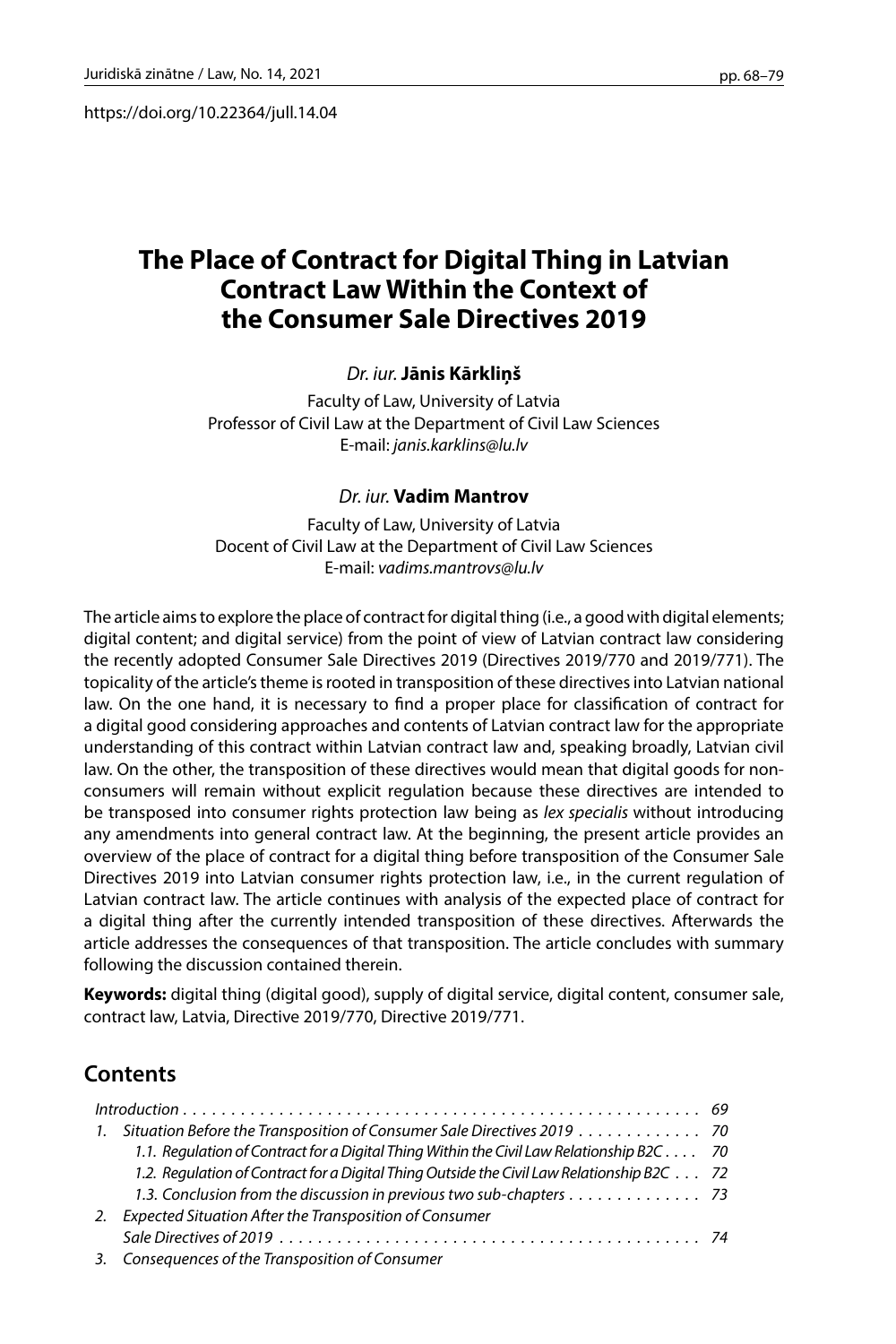# **Introduction**

The contracts whose object is a digital thing $^{\rm l}$  are considered as a type of modern contracts increasingly gaining importance in recent years due to rapid technological progress and evolving digital environment. These contracts are usually considered as *sui generis* contracts and, therefore, they are traditionally subject to the need for a special regulation in contract law. However, as it is admitted in European consumer rights protection literature, "rules on the supply of digital content [and digital services – the authors' remark] are generally absent in European private law systems"<sup>2</sup> with a few exceptions.<sup>3</sup> The situation in Latvia is not an exception. The Latvian situation for regulation of contracts whose object is a digital thing is, therefore, difficult due to several significant aspects.

One the one hand, the Civil Law<sup>4</sup> (a Latvian civil law codification which, *inter alia*, deals with general contract law) does not explicitly recognise digital content as a contract object. This is true both regarding sale (purchase) and supply – contracts traditionally distinguished by the Civil Law<sup>5</sup> which in this situation continues the approach of its predecessor, Part III of BLVK<sup>6</sup>. Likewise, the Civil Law does not recognise a contract for supply of service but instead regulates a contract for workperformance following the Roman tradition. As it is explicitly indicated in Latvian legal literature, Latvian law does not recognize services as a separate subject matter of contracts.7 Therefore, the contract for supply of service cannot be considered as a typical (nominate) contract and is, therefore, left without any special regulation in the Civil Law.8 It means that the regulation of contract for work-performance

<sup>1</sup> This concept is understood within the meaning of the new consumer sale directives adopted in 2019 dealt further and covers three different consumer sale objects: a good with digital elements; digital content; and digital service.

<sup>&</sup>lt;sup>2</sup> Giliker, P. Adopting a Smart Approach to EU Legislation: Why Has it Proven so Difficult to Introduce a Directive on Contracts for the Supply of Digital Content? In: *Synodinou, T., Jougleux, P., Markou, C., Prastitou-Merdi, T*. (eds.). EU Internet Law in the Digital Era: Regulation and Enforcement. Cham: Springer, 2020, p. 300.

 $3 \text{ Ibid., pp. } 300 - 301.$ 

<sup>4</sup> Civil Law of the Republic of Latvia (1937). Official translation into English available on the webpage of the State Language Centre: <https://vvc.gov.lv/image/catalog/dokumenti/The%20Civil%20Law.doc> [last viewed: 06.09.2021].

<sup>&</sup>lt;sup>5</sup> This distinction is based on different regulation (though similar) for both types of contracts: contract of sale is regulated in Articles 2002–2090 of the Civil Law, while supply contract – in Articles 2107–2111 of the Civil Law. Consequently, Latvian legal literature traditionally treats both these types of contracts as different contracts.

<sup>6</sup> Part III of the Baltic Local Laws Collection 'Civil Laws' (*Baltijas vietējo likumu kopojuma III daļa 'Civillikumi'* in Latvian). For its brief overview from the perspective of contract law, see *Torgāns, K., Kārkliņš, J., Mantrov, V., Rasnačs, L*. Contract Law in Latvia. Alphen aan den Rijn: Kluwer Law International, 2020, pp. 25–26.

<sup>7</sup> *Torgāns, K., Kārkliņš, J., Mantrov, V., Rasnačs, L*. Contract Law in Latvia, p. 215.

Except the amendments to the Civil Law introduced in recent years such as a special set of rules included in the Civil Law by transposing the Late Payment Directive (Directive 2011/7/EU of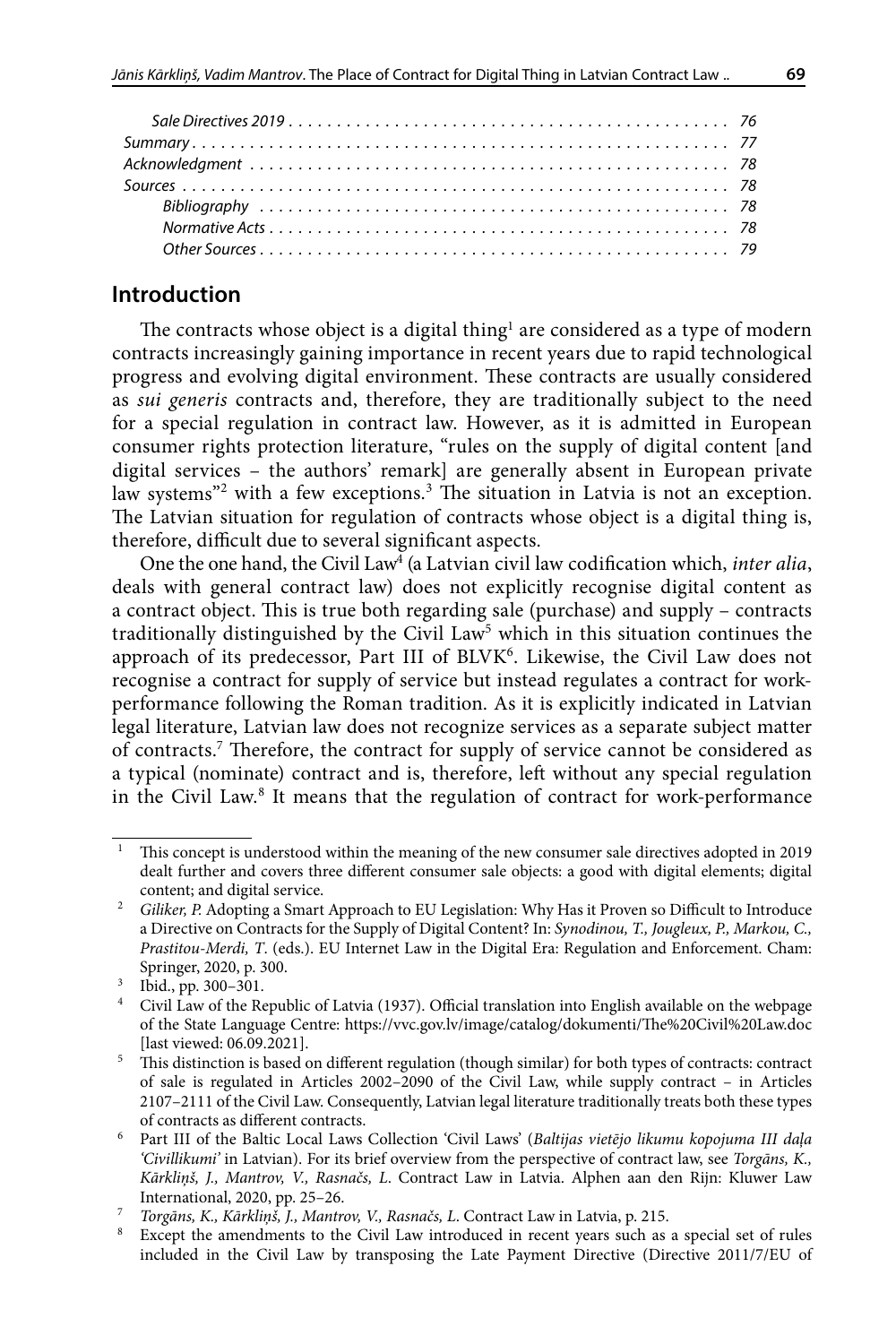included in the Civil Law cannot be applied to the contract for supply of digital service.

On the other hand, the contract whose object is a digital thing is explicitly regulated within the Consumer Rights Protection Law<sup>9</sup> already since the transposition of the Consumer Rights Directive 2011<sup>10</sup>, as discussed further in this article. This regulation included in the Consumer Rights Protection Law is considered as *sui generis* and, therefore, treats this contract as an independent contract in the same meaning which is attributed to this contract by the above Directive.

In this situation, the Latvian legislator is concerned with the transposition of the recent Consumer Sale Directives adopted in 2019, which specifically deal with contracts for digital thing. In addition to requiring a systematic approach, this transposition process presents a systematic challenge of transposing these directives into Latvian national law considering the attitude of the Civil Law towards this type of a contract.

Therefore, the aim of the present article is to examine the issues arising in relation to the transposition of the recent Consumer Sale Directives adopted in 2019 into Latvian law. In order to achieve this aim, at the outset the article considers the situation before and after the transposition of the Consumer Sale Directives 2019 if the transposition would follow the currently considered approach. Afterwards, the expected transposition is critically considered from a systematic point of view of Latvian civil law concerning its consequences, if the intended transposition approach would be maintained. This leads to elaboration of legislative suggestions to the Latvian legislator for improvement of the transposition of the Consumer Sale Directives 2019 into Latvian law.

# **1. Situation Before the Transposition of Consumer Sale Directives 2019**

#### **1.1. Regulation of Contract for a Digital Thing Within the Civil Law Relationship B2C**

Before the transposition of the Consumer Sale Directives of 2019, a contract between a seller and a consumer, whose object is digital thing was explicitly regulated in Latvian national legislation – only in the Consumer Rights Protection Law. Taking into account the necessity to transpose the obligations set out in the Consumer Rights Directive of 2011, the term 'digital' first appeared in the Consumer Rights Protection Law in 2014.11 Thus, the Consumer Rights Protection Law began to recognise two types of digital things: 1) a good with digital content,

the European Parliament and of the Council of 16 February 2011 on combating late payment in commercial transactions. OJ, L 48, 23.02.2011, pp. 1-10), i.e., Articles 1668<sup>1</sup>-1668<sup>11</sup> Civil Law in conjuncture with Article 1765(2) Civil Law in relation to the amount of interest.

<sup>9</sup> Consumer Rights Protection Law. Official translation into English available on the official webpage of the State Language Centre: [https://vvc.gov.lv/image/catalog/dokumenti/Consumer%20Rights%20](https://vvc.gov.lv/image/catalog/dokumenti/Consumer%20Rights%20Protection%20Law.docx) [Protection%20Law.docx](https://vvc.gov.lv/image/catalog/dokumenti/Consumer%20Rights%20Protection%20Law.docx) [last viewed: 06.09.2021].

<sup>10</sup> Directive 2011/83/EU of the European Parliament and of the Council of 25 October 2011 on consumer rights, amending Council Directive 93/13/EEC and Directive 1999/44/EC of the European Parliament and of the Council and repealing Council Directive 85/577/EEC and Directive 97/7/EC of the European Parliament and of the Council. *OJ*, L 304, 22.11.2011, pp. 64–88*.*

<sup>&</sup>lt;sup>11</sup> Law "Amendments to the Consumer Rights Protection Law" adopted on 24 April 2014, entered into force 28 May 2014. No official English translation is available.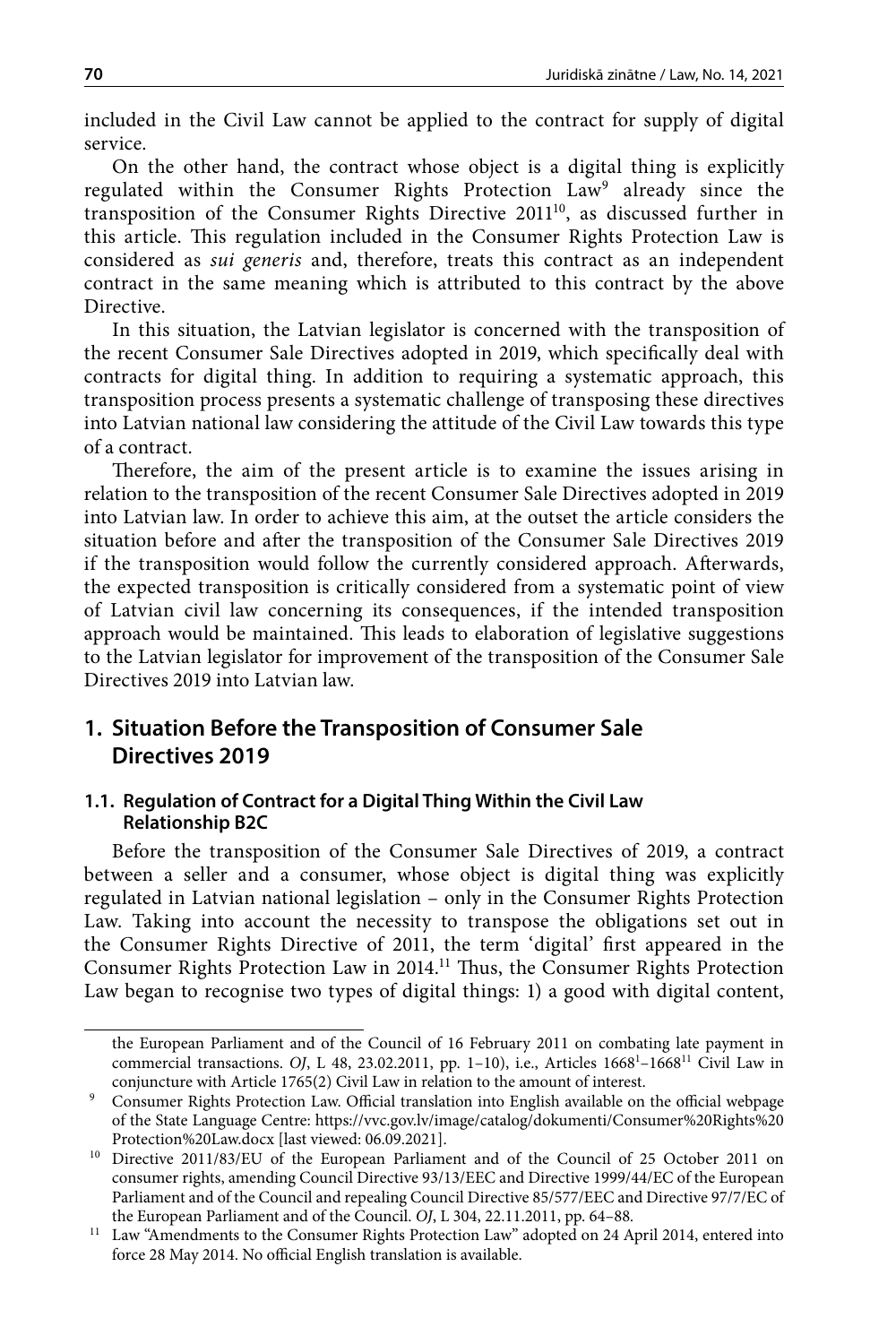which was included in the definition of 'goods' as 'digital content together with a material medium (CD, DVD or similar material medium)'12; 2) digital content, which was defined as 'data which are produced and supplied in digital form'.<sup>13</sup>

While digital content supplied on a tangible medium was considered as goods, and therefore could be an object of sales contract, the contracts for digital content which is not supplied on a tangible medium were classified neither as sales contracts nor as service contracts, nor any other specific type of contract following the approach of the Consumer Rights Directive 2011. In order to avoid uncertainties regarding the requirements applicable to such contracts $^{14}$ , Article  $4.1(7)$ of the Consumer Rights Protection Law provided that rules of this law governing provision of services shall apply to digital content which is not supplied on a tangible medium unless otherwise provided by special norms regulating the protection of consumer rights. Therefore, contracts concerning such digital content were protected as a *sui generis* contract by the Consumer Rights Protection Law.15

It must be noted that the Consumer Rights Protection Law does not define any types of contracts, including contracts for digital things except references to either a purchase contract<sup>16</sup> or a supply contract<sup>17</sup> (and, frequently, confusing<sup>18</sup> both types of contracts<sup>19</sup>). Moreover, it does not generally regulate the rules on the formation, validity, nullity of contracts, the rules for the interpretation of the will of parties, or the legality of digital content as an object of an agreement or transfer of the author's economic rights.<sup>20</sup> Among other things, it merely indicates additional rules which the parties must comply with before<sup>21</sup> and after concluding contracts, the object of which is a digital thing, as well as lays down certain obligations as to the content of contracts. Thus, for such issues, general contract law as *lex generalis* law envisaged by the Civil Law still applies.<sup>22</sup>

Some of these *lex generalis* provisions can generally be applied to all types of contracts. For example, for a contract to be considered as concluded, the following obligatory elements are required to be established: complete agreement between the parties, particular form, intention to mutually bind (Article 1533 of the Civil Law).<sup>23</sup> However, it is important to understand that different types of contracts

<sup>&</sup>lt;sup>12</sup> Point 6 Article 1 Consumer Rights Protection Law.

<sup>&</sup>lt;sup>13</sup> Point 8 Article 1 Consumer Rights Protection Law.<br><sup>14</sup> See Likumprojekta "Grozījumi Patērētāju tiesību a

<sup>14</sup> See Likumprojekta "Grozījumi Patērētāju tiesību aizsardzības likumā" anotācija [Annotation of the draft law "Amendments to the Consumer Rights Protection Law"] (24.04.2014). Available: [http://](http://titania.saeima.lv/LIVS11/SaeimaLIVS11.nsf/WEBRespDocumByNum?OpenView&restricttocategory=724/Lp11|2483) [titania.saeima.lv/LIVS11/SaeimaLIVS11.nsf/WEBRespDocumByNum?OpenView&restricttocatego](http://titania.saeima.lv/LIVS11/SaeimaLIVS11.nsf/WEBRespDocumByNum?OpenView&restricttocategory=724/Lp11|2483) [ry=724/Lp11|2483](http://titania.saeima.lv/LIVS11/SaeimaLIVS11.nsf/WEBRespDocumByNum?OpenView&restricttocategory=724/Lp11|2483) [last viewed: 06.09.2021].

<sup>&</sup>lt;sup>15</sup> Certain provisions regarding digital content were also transposed in the regulations of the Cabinet of Ministers issued on the basis of the Consumer Rights Protection Law.

<sup>16</sup> For instance, Point 5, Article 3 Consumer Rights Protection Law.

<sup>&</sup>lt;sup>17</sup> For instance, Paragraphs 6–7, Article 12 Consumer Rights Protection Law.

<sup>&</sup>lt;sup>18</sup> For instance, obviously in Point 5, Paragraph 3, Article 6 or Article 30<sup>1</sup> Consumer Rights Protection Law.

<sup>&</sup>lt;sup>19</sup> It should be noted that Latvia is one of rare jurisdictions where a purchase contract is differentiated from a supply contract (*Torgāns, K*. Saistību tiesības [Law of Obligations]. 2nd revised edition. Rīga: Tiesu namu aģentūra, 2018, pp. 286, 288). See Article 2002 *et seq* and Article 2107 *et seq* Civil Law.

 $20$  Article  $2^{1}$  (2) Consumer Rights Protection Law.

<sup>&</sup>lt;sup>21</sup> For example, a requirement to provide information to the consumer.<br><sup>22</sup> I e Chapters 2–8 of the Law of Obligations Part of the Civil Law For

<sup>22</sup> I.e., Chapters 2–8 of the Law of Obligations Part of the Civil Law. For a useful summary of this topic from the point of view of Latvian contract law in English, see *Torgāns, K., Kārkliņš, J.* Contract Law and Non-Contractual Obligations. In: *Kerikmäe, T., Joamets, K., Pleps, J., Rodiņa, A., Berkmanas, T., Gruodytė, E.* (eds.). The Law of the Baltic States. Cham: Springer, 2017, pp. 291–298.

<sup>23</sup> *Torgāns, K.* Saistību tiesības [Law of Obligations], p. 42.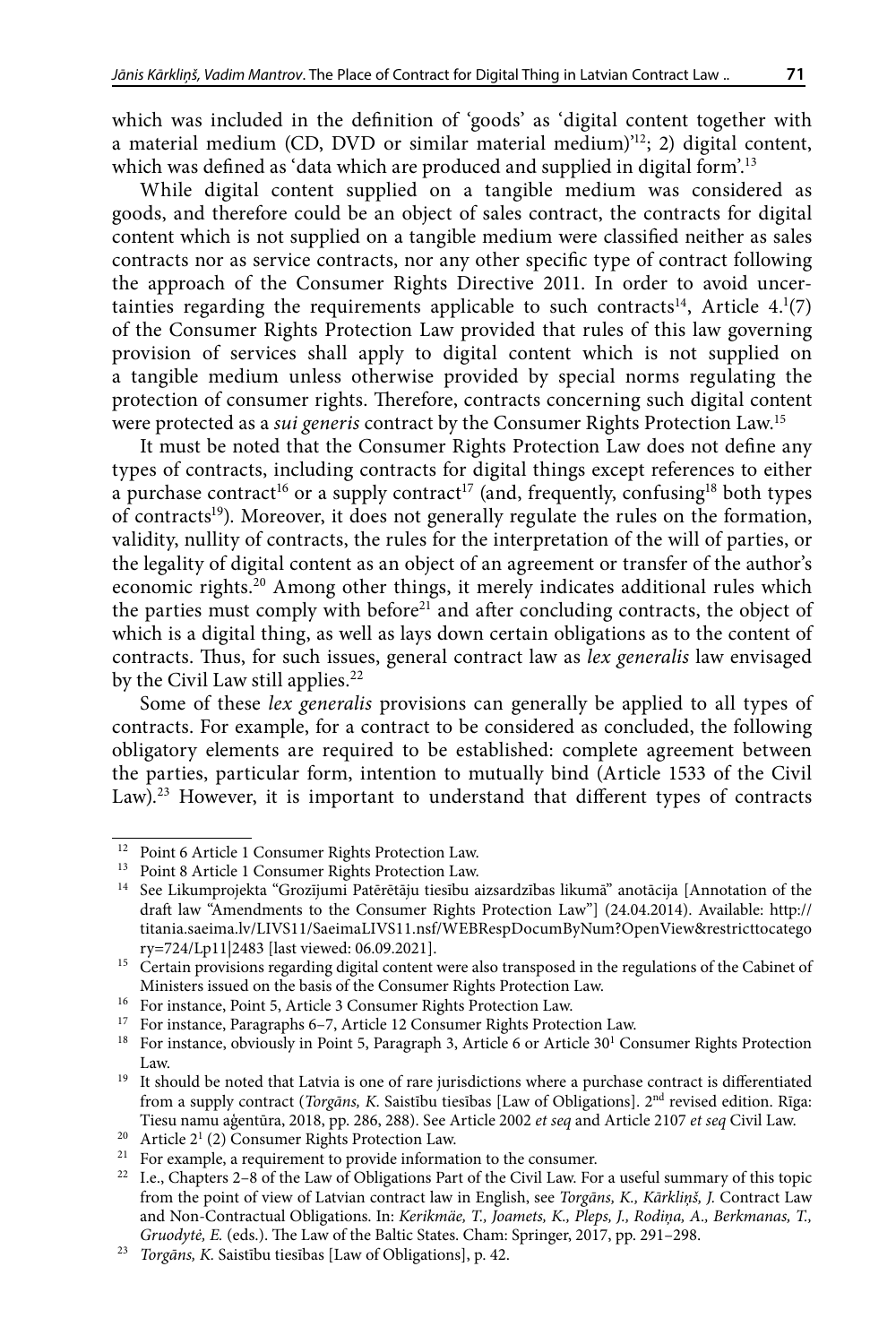have their own essential elements, without which a contract cannot be considered as concluded (Articles 1470 and 1533 of the Civil Law), as well as their own specific rules. Therefore, it is important to indicate which contract type (types) also covers contracts for digital things.

#### **1.2. Regulation of Contract for a Digital Thing Outside the Civil Law Relationship B2C**

If a contract for a digital thing within the civil law relationship B2C is regulated by the Consumer Rights Protection Law, this contract outside this relationship, i.e., within B2B and C2C, is regulated on the basis of general and special contract law included in the Civil Law. According to the Civil Law, the type of contract depends on whether the object of the contract is digital content or a good with digital elements.

If a seller sells goods with digital elements to a consumer (the object of a contract is sale of goods with digital elements), the concluded contract will generally be a purchase (sales) contract of a movable. In such a situation, regulation on purchase (sales) contract envisaged in the Civil Law applies. $24$ 

However, if a seller sells digital content,<sup>25</sup> which is not supplied on a tangible medium, then a specific contract type cannot be identified as such on the basis of the Civil Law. Namely, no legal provision that currently regulates alienation contracts<sup>26</sup> could in the same way be applicable to contracts, the object of which is digital content. All alienation contracts share a common characteristic – their conclusion or execution results in the transfer of the right of property. As indicated in Article 927 of the Civil Law, the right of property can be exercised only over a thing (both tangible and intangible).<sup>27</sup> Given the fact that digital content is not a tangible thing (because it lacks spatial characteristic), nor it is an intangible thing (because intangible things in the legal system of Latvia are only rights), it has to be concluded, that one cannot execute right of property over digital content, and because of that one cannot pass these rights on to someone else. For this reason, no legal provisions applicable to alienation contracts may be directly applied to contracts, the object of which is digital content.

Similar conclusions can be found in other jurisdictions (including member states of the European Union). For example in the Comparative Study on cloud computing contracts prepared for the European Union Commission, it was stated that "In many jurisdictions (e.g. Belgium, England & Wales, France, Ireland, Lithuania, Luxembourg, Malta, Sweden, Slovenia, the Netherlands and also the United States), the application of the regulations on sales of goods are deemed inapplicable, as goods are likely defined as tangible movable items, which generally does not apply to a cloud computing context".28 At the same time, as stated in the above comparative study, if specific rules exist in relation to services contracts, these rules will likely

<sup>24</sup> Articles 2002–2090 of Civil Law.

 $^{25}\,$  Latvian law does not currently separate digital content from digital services.

<sup>&</sup>lt;sup>26</sup> The Civil Law perceives purchase (sales), supply, exchange, and maintenance contracts as alienation contracts as they are regulated in a special chapter called 'Claims from alienation contracts' (Article 2002 Civil Law *et seq.*). 27 For a useful discussion of this topic from the point of view of Latvian property law in English, see

*Rozenfelds, J.* Property Law. In: *Kerikmäe, T., Joamets, K., Pleps, J., Rodiņa, A., Berkmanas, T., Gruodytė, E.* The Law of the Baltic States, 2017, p. 280.

<sup>&</sup>lt;sup>28</sup> DLA Piper UK LLP. Comparative Study on cloud computing contracts. Final Report. Luxembourg: Publications Office of the European Union, 2015, p. 28. Available: [https://op.europa.eu/en/](https://op.europa.eu/en/publication-detail/-/publication/40148ba1-1784-4d1a-bb64-334ac3df22c7) [publication-detail/-/publication/40148ba1-1784-4d1a-bb64-334ac3df22c7](https://op.europa.eu/en/publication-detail/-/publication/40148ba1-1784-4d1a-bb64-334ac3df22c7) [last viewed: 06.09.2021].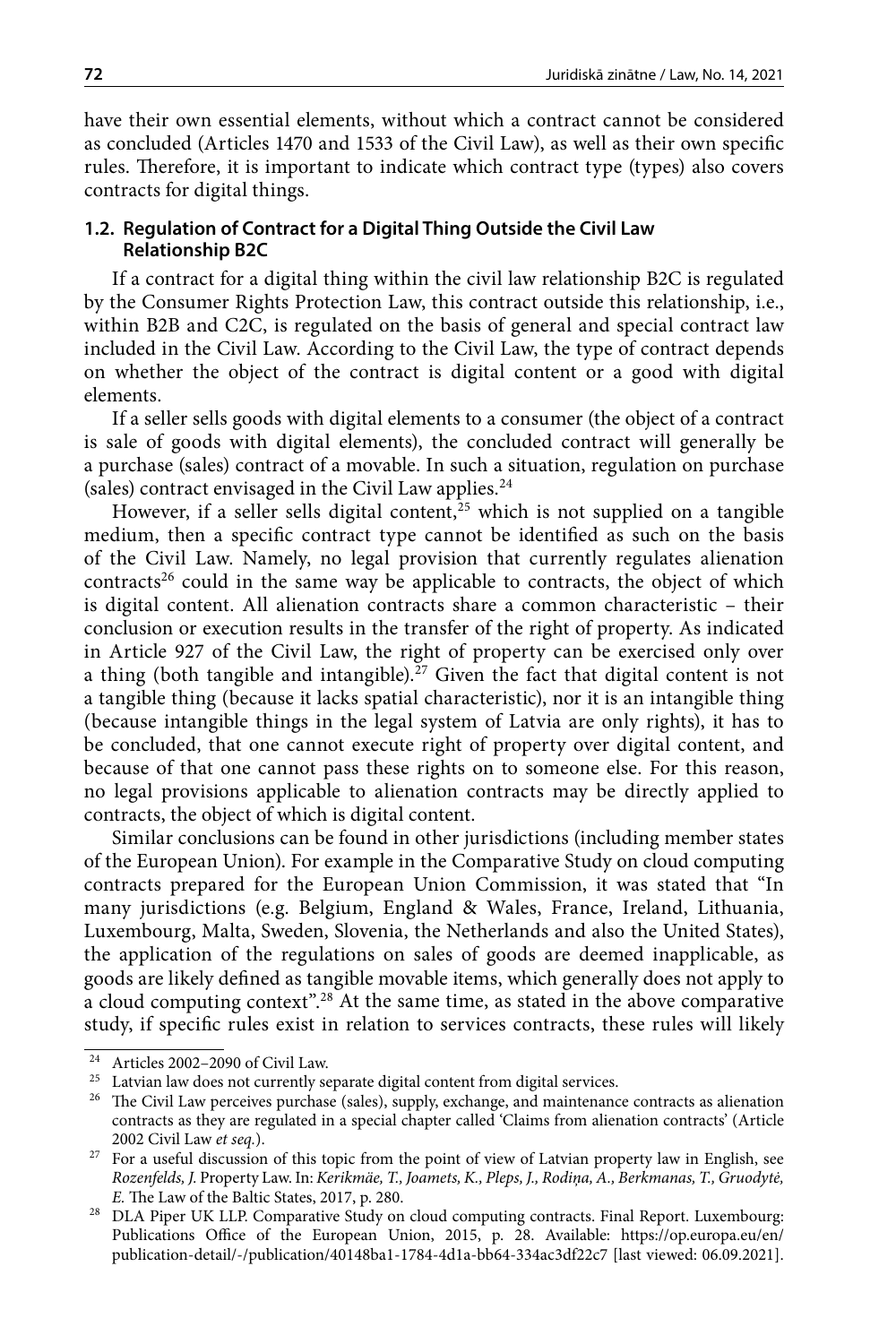apply to a cloud computing context which is the case of several EU Member States.<sup>29</sup> As noted above, this is not a case in Latvia, as the Civil Law does not recognise a contract of services.

However, this does not mean that contracts whose object is a digital thing cannot be concluded. It just means that these kinds of contracts in Latvian civil law are to be recognised as *sui generis* (i.e., ones which lack regulation by law). A legislator is entitled to stipulate that the provisions regulating other specific types of contracts are also applied to specific *sui generis* contracts. As mentioned above, Latvia has taken a cautious approach in this regard, stating that the Consumer Rights Protection Law rules governing provision of services generally apply to contracts object of which is digital content, at the same time indicating that these (*sui generis*) contracts cannot themselves be classified neither as sales contracts nor as service contracts within the civil law relationship B2C.

For the sake of truth, it should be mentioned that the contracts whose object is a digital thing may be subject to regulation of other sub-branches of law. Although this article is not aimed to view these other sub-branches of law in relation to a contract whose object is a digital thing, in this regard, it is sufficient to outline the perspective of intellectual property law. Depending on whether the subject-matter of the contract is either a right of use or an ownership right over a digital content, intellectual property law distinguishes two types of contracts, namely, licence contract and assignment contract. As indicated in Latvian legal literature, features of lease or rent contract may be established in the former situation, but in the latter situation – purchase (sales) contract.<sup>30</sup> However, regulation of these contracts within intellectual property law would be applicable as far as they concern intellectual property objects and their exploitation. As it is justly observed in this regard in the literature dedicated to European consumer rights protection law, "[i]n difference to normal sales contracts of movables, where the buyer acquires full rights of use and sale of the good, digital content contracts [as well as other types of contracts whose object is a digital thing – authors' remark] usually contain use restrictions on the consumer-buyer in general contract terms".31

### **1.3. Conclusion from the discussion in previous two sub-chapters**

Consequently, the regulation of a contract whose object is goods with digital elements is provided in both the Civil Law and the Consumer Rights Protection Law: if the former regulation applies to civil law relationships such as C2C and B2B, the latter applies to B2C only; the former is based on general regulation of purchase contract, whereas the latter – on conformity of a thing to the contract which is generally more favourable to a consumer as a buyer (purchaser) than regulation of purchase (sales) contract included in the Civil Law to a buyer (purchaser). In such a way, it must be emphasized that the existing provisions regulating digital things

<sup>29</sup> DLA Piper UK LLP. Comparative Study on cloud computing contracts. Final Report. Luxembourg: Publications Office of the European Union, 2015, p. 28. Available: [https://op.europa.eu/en/](https://op.europa.eu/en/publication-detail/-/publication/40148ba1-1784-4d1a-bb64-334ac3df22c7) [publication-detail/-/publication/40148ba1-1784-4d1a-bb64-334ac3df22c7](https://op.europa.eu/en/publication-detail/-/publication/40148ba1-1784-4d1a-bb64-334ac3df22c7) [last viewed: 06.09.2021].

<sup>30</sup> *Mantrovs, V.* Intelektuālā īpašuma līgumu regulējuma modernizācija Latvijas Republikas Civillikumā [Modernisation of Regulation for Intellectual Property Contracts in the Civil Law of the Republic of Latvia]. *Journal of the University of Latvia. Law*, No. 2, 2011, pp. 115–128. Available: [https://www.journaloftheuniversityoflatvialaw.lu.lv/fileadmin/user\\_upload/lu\\_portal/projekti/](https://www.journaloftheuniversityoflatvialaw.lu.lv/fileadmin/user_upload/lu_portal/projekti/journaloftheuniversityoflatvialaw/No2/V_Mantrovs.pdf) [journaloftheuniversityoflatvialaw/No2/V\\_Mantrovs.pdf](https://www.journaloftheuniversityoflatvialaw.lu.lv/fileadmin/user_upload/lu_portal/projekti/journaloftheuniversityoflatvialaw/No2/V_Mantrovs.pdf) [last viewed: 06.09.2021].

<sup>31</sup> *Micklitz, H.-W., Reich, N.* Chapter 4. Sale of Consumer Goods. In: *Micklitz, H.-W., Reich, N., Rott, P.* EU Consumer Law. 2nd edition. Antwerpen, Portland, Oregon: Intersentia, 2014, p. 193.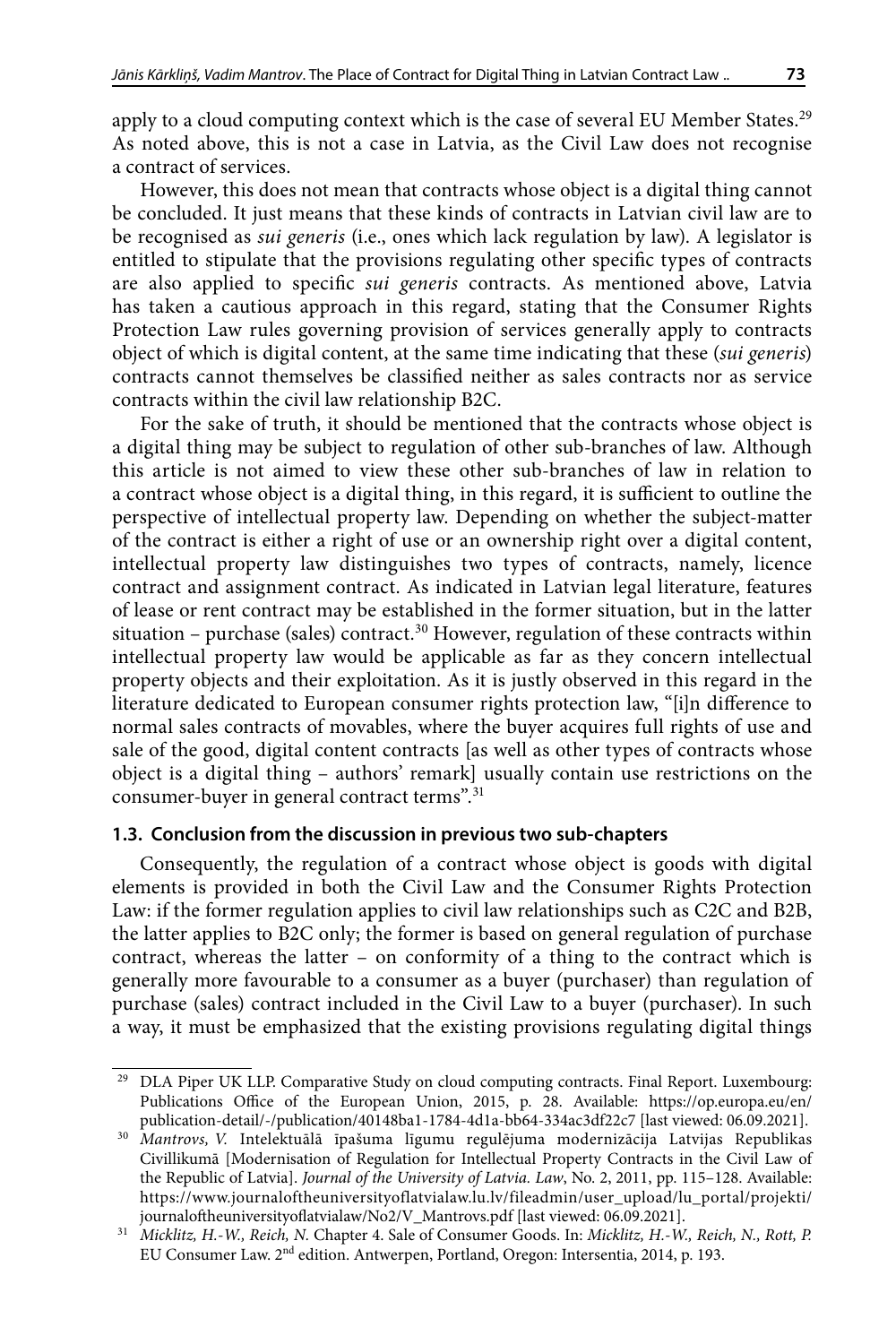it will be regulated on the basis of special regulation to be included in that law in addition to general contract law provided by the Civil Law. However, an unclear and problematic issue relates to regulation of that contract outside the civil law relationship B2C. In this regard, the article proposes a solution for the Latvian legislator which could be obviously considered within or after the transposition process of both abovementioned Directives will take place, i.e., to supplement Article 41 of the Consumer Rights Protection Law with a provision which would extend the discussed regulation to the civil law relationship B2B.

## **Acknowledgment**

The research reflected in this article was financed by the programme of Fundamental and Applied Research Projects funded by the Latvian Council of Science.



### **Sources**

#### **Bibliography**

- 1. DLA Piper UK LLP. Comparative Study on cloud computing contracts. Final Report. Luxembourg: Publications Office of the European Union, 2015. Available: [https://op.europa.eu/en/publication](https://op.europa.eu/en/publication-detail/-/publication/40148ba1-1784-4d1a-bb64-334ac3df22c7)[detail/-/publication/40148ba1-1784-4d1a-bb64-334ac3df22c7](https://op.europa.eu/en/publication-detail/-/publication/40148ba1-1784-4d1a-bb64-334ac3df22c7) [last viewed: 06.09.2021].
- 2. *Giliker, P.* Adopting a Smart Approach to EU Legislation: Why Has it Proven so Difficult to Introduce a Directive on Contracts for the Supply of Digital Content? In: *Synodinou, T., Jougleux, P., Markou, C., Prastitou-Merdi, T*. (eds.). EU Internet Law in the Digital Era: Regulation and Enforcement. Cham: Springer, 2020.
- 3. *Mantrovs, V.* Intelektuālā īpašuma līgumu regulējuma modernizācija Latvijas Republikas Civillikumā [Modernisation of Regulation for Intellectual Property Contracts in the Civil Law of the Republic of Latvia]. *Journal of the University of Latvia. Law*, No. 2, 2011, pp. 115–128. Available: [https://www.journaloftheuniversityoflatvialaw.lu.lv/fileadmin/user\\_upload/lu\\_portal/](https://www.journaloftheuniversityoflatvialaw.lu.lv/fileadmin/user_upload/lu_portal/projekti/journaloftheuniversityoflatvialaw/No2/V_Mantrovs.pdf) [projekti/journaloftheuniversityoflatvialaw/No2/V\\_Mantrovs.pdf](https://www.journaloftheuniversityoflatvialaw.lu.lv/fileadmin/user_upload/lu_portal/projekti/journaloftheuniversityoflatvialaw/No2/V_Mantrovs.pdf) [last viewed: 06.09.2021].
- 4. *Mantrovs, V.* Jaunā patērētāja pirkuma Direktīva (Direktīva 2019/771): izaicinājumi un iespējas Latvijas likumdevējam [New Consumer Sales Directive (Directive 2019/771): Challenges and Possibilities for Latvian Legislator]. In: Starptautisko un Eiropas Savienības tiesību piemērošana nacionālajās tiesās: Latvijas Universitātes 78. starptautiskās zinātniskās konferences rakstu krājums [[Application of the International and European Union law in the national courts.](https://www.apgads.lu.lv/fileadmin/user_upload/lu_portal/apgads/PDF/Juridiskas-konferences/JUZK-78-2020/juzk.78-Book.pdf)  Collection of research papers of the 78th International Scientific Conference of the University of Latvia]. Rīga: LU Akadēmiskais apgāds, 2020, pp. 319–329.
- 5. *Micklitz, H.-W., Reich, N., Rott, P*. EU Consumer Law. 2nd edition. Antwerpen, Portland, Oregon: Intersentia, 2014.
- 6. *Rozenfelds, J.* Property Law. In: *Kerikmäe, T., Joamets, K., Pleps, J., Rodiņa, A., Berkmanas, T., Gruodytė, E.* (eds.). The Law of the Baltic States. Cham: Springer, 2017.
- 7. *Torgāns, K.* Saistību tiesības [Law of Obligations]. 2nd revised edition. Rīga: Tiesu namu aģentūra, 2018.
- 8. *Torgāns, K., Kārkliņš, J.* Contract Law and Non-Contractual Obligations. In: *Kerikmäe, T., Joamets, K., Pleps, J., Rodiņa, A., Berkmanas, T., Gruodytė, E.* (eds.). The Law of the Baltic States. Cham: Springer, 2017.
- 9. *Torgāns, K., Kārkliņš, J., Mantrov, V., Rasnačs, L*. Contract Law in Latvia. Alphen aan den Rijn: Kluwer Law International, 2020.

#### **Normative Acts**

1. Directive (EU) 2019/770 of the European Parliament and of the Council of 20 May 2019 on certain aspects concerning contracts for the supply of digital content and digital services. *OJ*, L 136, 22.05.2019, pp. 1–27.